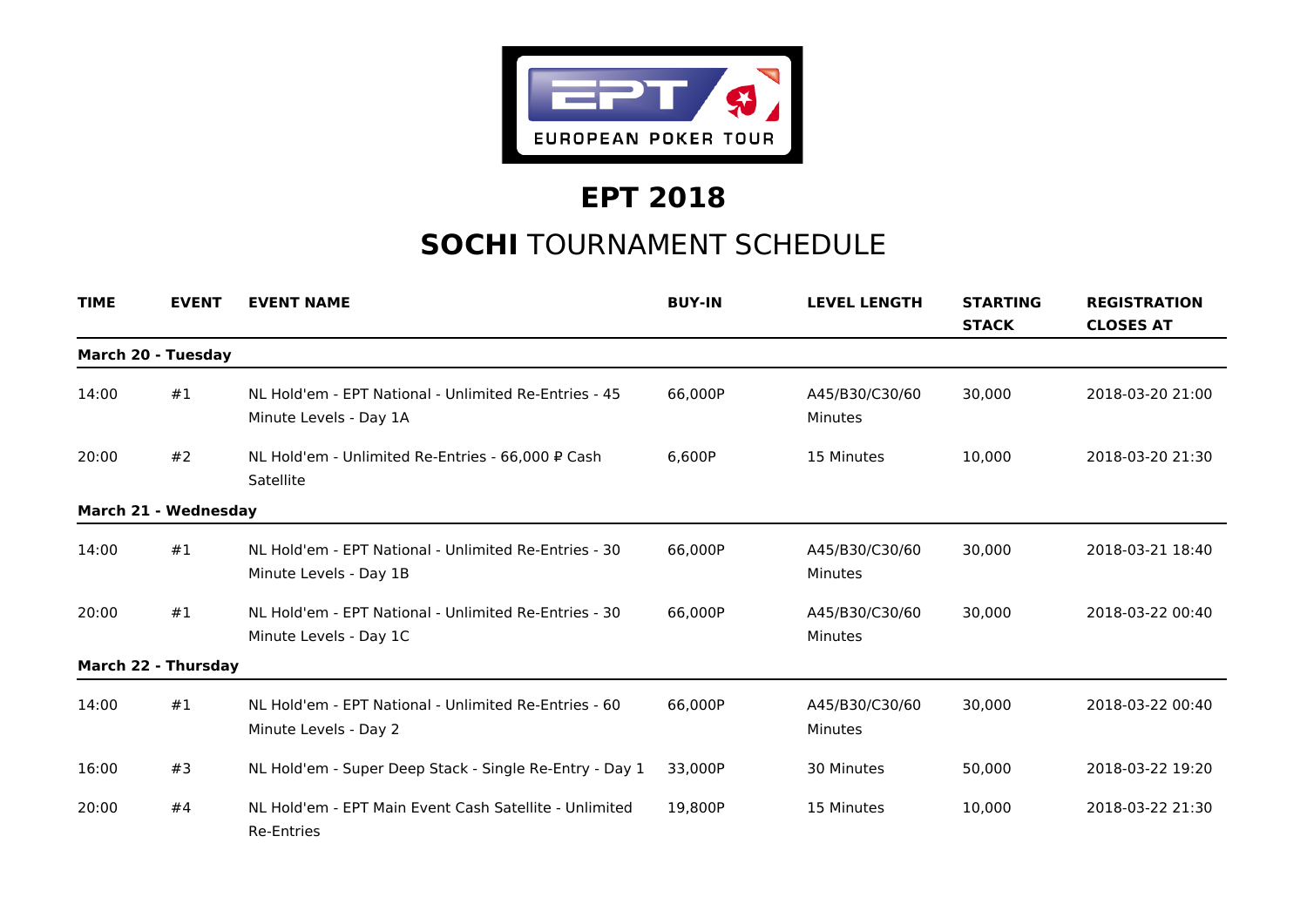

| <b>TIME</b> | <b>EVENT</b>        | <b>EVENT NAME</b>                                                                                          | <b>BUY-IN</b> | <b>LEVEL LENGTH</b>       | <b>STARTING</b><br><b>STACK</b> | <b>REGISTRATION</b><br><b>CLOSES AT</b> |
|-------------|---------------------|------------------------------------------------------------------------------------------------------------|---------------|---------------------------|---------------------------------|-----------------------------------------|
|             | March 23 - Friday   |                                                                                                            |               |                           |                                 |                                         |
| 12:00       | #5                  | EPT Sochi Main Event - Single Re-Entry Per Flight -<br>150,000,000 P Guarantee - 60 Minute Levels - Day 1A | 192,000P      | See Title                 | 30,000                          | 2018-03-25 12:00                        |
| 14:00       | #1                  | NL Hold'em - EPT National - Unlimited Re-Entries - Final<br>Day - Day 3                                    | 66,000P       | A45/B30/C30/60<br>Minutes | 30,000                          | 2018-03-22 00:40                        |
| 14:00       | #3                  | NL Hold'em - Super Deep Stack - Single Re-Entry - Final<br>Day - Day 2                                     | 33,000P       | 30 Minutes                | 50,000                          | 2018-03-22 19:20                        |
| 18:00       | #6                  | NL Hold'em - EPT Main Event No Cash Value Satellite -<br><b>Unlimited Re-Entries</b>                       | 19,800P       | 15 Minutes                | 10,000                          | 2018-03-23 19:30                        |
|             | March 24 - Saturday |                                                                                                            |               |                           |                                 |                                         |
| 12:00       | #5                  | EPT Sochi Main Event - Single Re-Entry Per Flight -<br>150,000,000 ₽ Guarantee - 60 Minute Levels - Day 1B | 192,000P      | See Title                 | 30,000                          | 2018-03-25 12:00                        |
| 16:00       | #7                  | NL Hold'em - EPT Main Event No Cash Value Satellite -<br><b>Unlimited Re-Entries</b>                       | 19,800P       | 15 Minutes                | 10,000                          | 2018-03-24 17:30                        |
| 20:00       | #5                  | EPT Sochi Main Event - Single Re-Entry Per Flight -<br>150,000,000 P Guarantee - 30 Minute Levels - Day 1C | 192,000P      | See Title                 | 30,000                          | 2018-03-25 12:00                        |
|             | March 25 - Sunday   |                                                                                                            |               |                           |                                 |                                         |
| 12:00       | #5                  | EPT Sochi Main Event - Single Re-Entry Per Flight -<br>150,000,000 P Guarantee - 90 Minute Levels - Day 2  | 192,000P      | See Title                 | 30,000                          | 2018-03-25 12:00                        |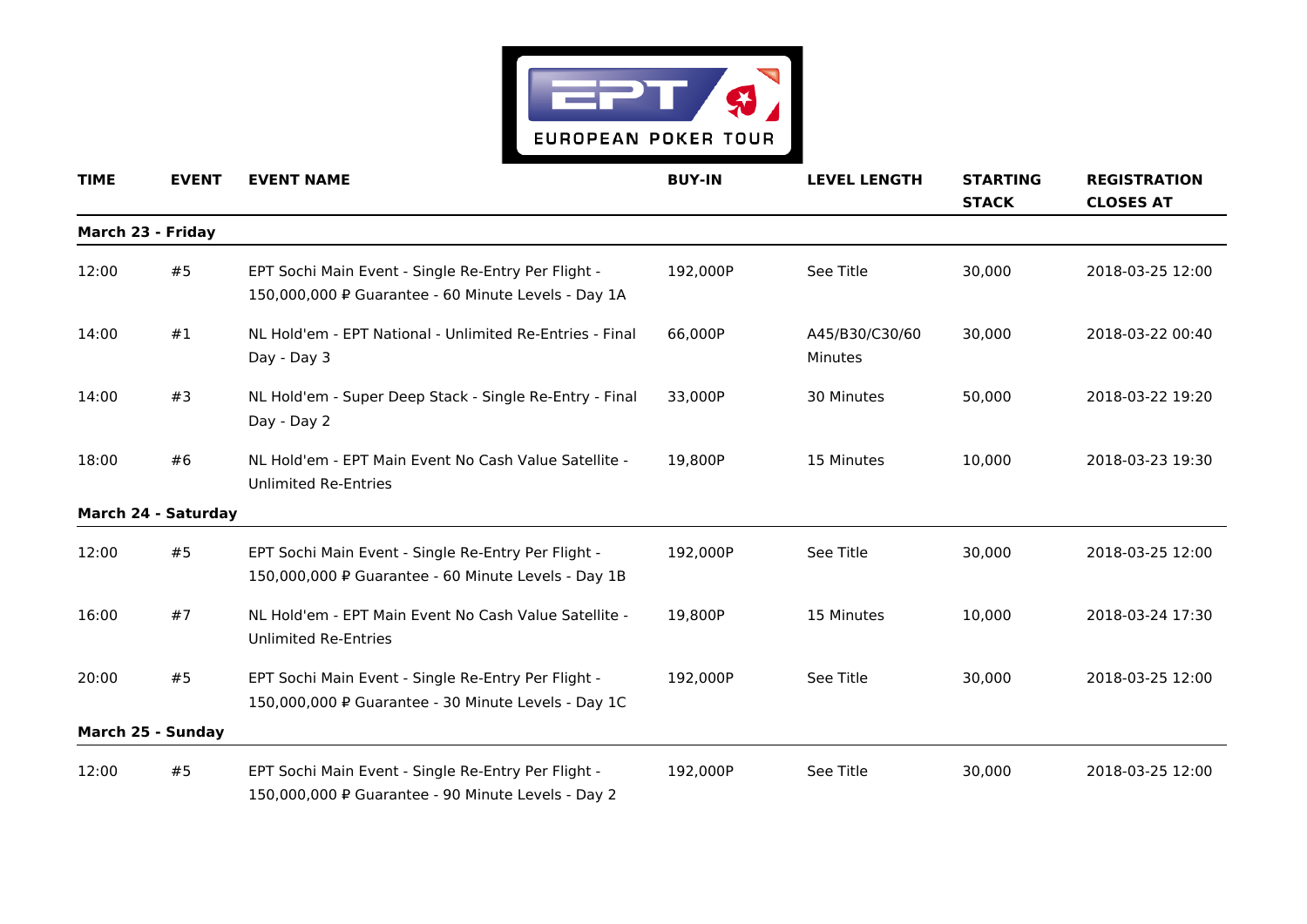

| <b>TIME</b> | <b>EVENT</b>              | <b>EVENT NAME</b>                                                                                         | <b>BUY-IN</b> | <b>LEVEL LENGTH</b> | <b>STARTING</b><br><b>STACK</b> | <b>REGISTRATION</b><br><b>CLOSES AT</b> |
|-------------|---------------------------|-----------------------------------------------------------------------------------------------------------|---------------|---------------------|---------------------------------|-----------------------------------------|
|             | March 25 - Sunday         |                                                                                                           |               |                     |                                 |                                         |
| 18:00       | #8                        | NL Hold'em - Unlimited Re-Entries - 132,000 P Cash<br>Satellite                                           | 13,200P       | 15 Minutes          | 10,000                          | 2018-03-25 19:30                        |
| 20:00       | #9                        | NL Hold'em - Single Re-Entry - Day 1                                                                      | 33,000P       | 30 Minutes          | 20,000                          | 2018-03-25 23:20                        |
|             | March 26 - Monday         |                                                                                                           |               |                     |                                 |                                         |
| 12:00       | #5                        | EPT Sochi Main Event - Single Re-Entry Per Flight -<br>150,000,000 P Guarantee - 90 Minute Levels - Day 3 | 192,000P      | See Title           | 30,000                          | 2018-03-25 12:00                        |
| 16:00       | #9                        | NL Hold'em - Single Re-Entry - Final Day - Day 2                                                          | 33,000P       | 30 Minutes          | 20,000                          | 2018-03-25 23:20                        |
| 16:00       | #10                       | NL Hold'em - Single Re-Entry - Day 1                                                                      | 132,000P      | 40 Minutes          | 20,000                          | 2018-03-26 20:40                        |
| 20:00       | #11                       | NL Hold'em - Win The Button - Single Re-Entry - Day 1                                                     | 33,000P       | 30 Minutes          | 20,000                          | 2018-03-26 23:20                        |
|             | <b>March 27 - Tuesday</b> |                                                                                                           |               |                     |                                 |                                         |
| 12:00       | #5                        | EPT Sochi Main Event - Single Re-Entry Per Flight -<br>150,000,000 P Guarantee - 90 Minute Levels - Day 4 | 192.000P      | See Title           | 30,000                          | 2018-03-25 12:00                        |
| 14:00       | #10                       | NL Hold'em - Single Re-Entry - Final Day - Day 2                                                          | 132,000P      | 40 Minutes          | 20,000                          | 2018-03-26 20:40                        |
| 14:00       | #12                       | PL Omaha - Single Re-Entry                                                                                | 33,000P       | 30 Minutes          | 20,000                          | 2018-03-27 17:20                        |
| 16:00       | #11                       | NL Hold'em - Win The Button - Single Re-Entry - Final Day<br>- Day 2                                      | 33,000P       | 30 Minutes          | 20,000                          | 2018-03-26 23:40                        |
| 16:00       | #14                       | NL Hold'em - Single Re-Entry - Day 1                                                                      | 66,000P       | 40 Minutes          | 20,000                          | 2018-03-27 20:40                        |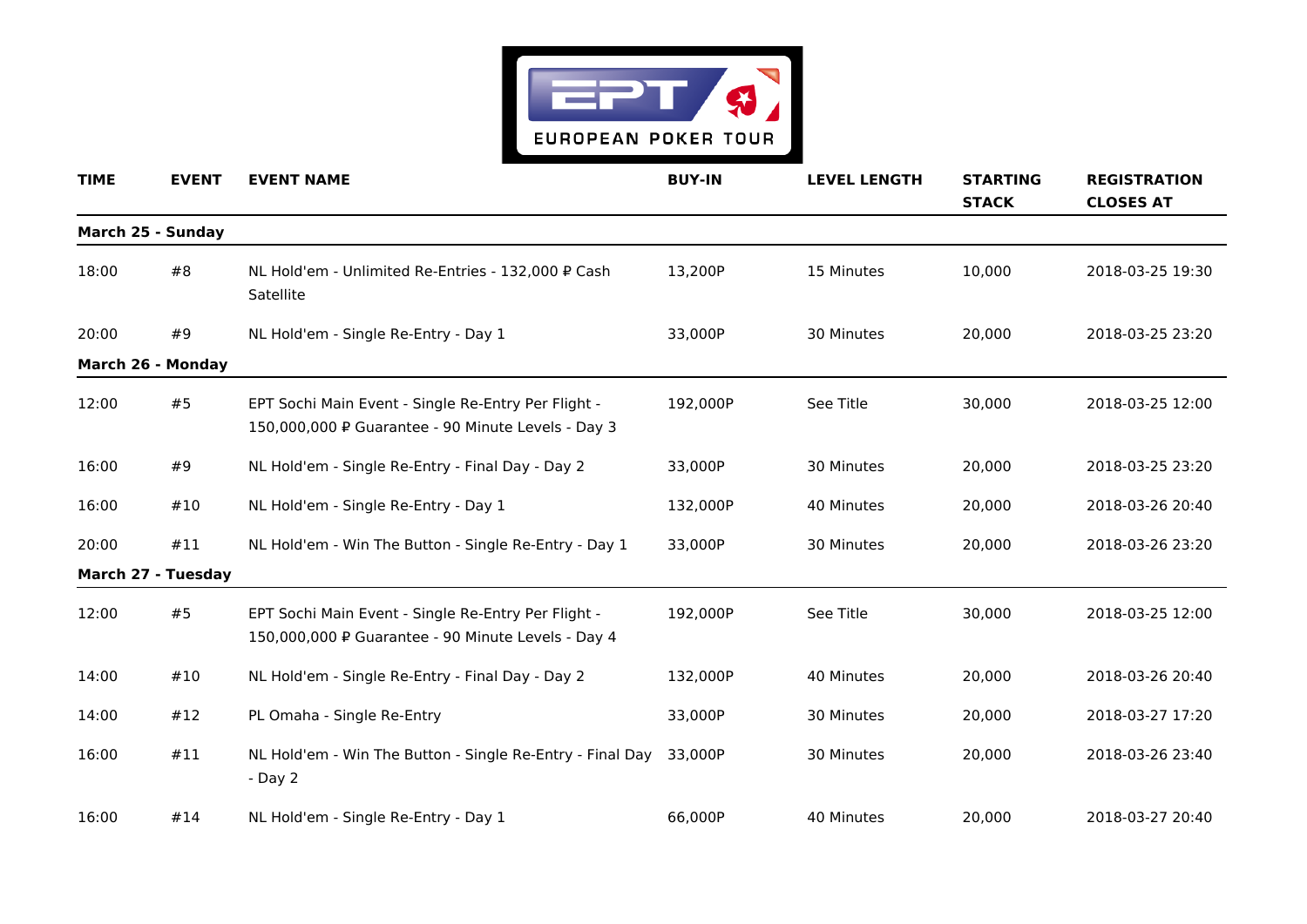

| <b>TIME</b> | <b>EVENT</b>         | <b>EVENT NAME</b>                                                                                         | <b>BUY-IN</b> | <b>LEVEL LENGTH</b> | <b>STARTING</b><br><b>STACK</b> | <b>REGISTRATION</b><br><b>CLOSES AT</b> |
|-------------|----------------------|-----------------------------------------------------------------------------------------------------------|---------------|---------------------|---------------------------------|-----------------------------------------|
|             | March 27 - Tuesday   |                                                                                                           |               |                     |                                 |                                         |
| 16:00       | #13                  | NL Hold'em - EPT High Roller - Single Re-Entry - Day 1                                                    | 630,000P      | 45/60 Minutes       | 50,000                          | 2018-03-28 16:00                        |
| 20:00       | #15                  | NL Hold'em - EPT Cup - Single Re-Entry Per Flight - Day 1A 19,200P                                        |               | 20/30 Minutes       | 20,000                          | 2018-03-27 22:20                        |
|             | March 28 - Wednesday |                                                                                                           |               |                     |                                 |                                         |
| 12:00       | #5                   | EPT Sochi Main Event - Single Re-Entry Per Flight -<br>150,000,000 P Guarantee - 90 Minute Levels - Day 5 | 192,000P      | See Title           | 30,000                          | 2018-03-25 12:00                        |
| 14:00       | #14                  | NL Hold'em - Single Re-Entry - Final Day - Day 2                                                          | 66,000P       | 40 Minutes          | 20,000                          | 2018-03-27 20:40                        |
| 14:00       | #15                  | NL Hold'em - EPT Cup - Single Re-Entry Per Flight - Day 1B 19,200P                                        |               | 20/30 Minutes       | 20,000                          | 2018-03-28 16:20                        |
| 16:00       | #13                  | NL Hold'em - EPT High Roller - Single Re-Entry - Day 2                                                    | 630,000P      | 45/60 Minutes       | 50,000                          | 2018-03-28 16:00                        |
| 20:00       | #15                  | NL Hold'em - EPT Cup - Single Re-Entry Per Flight - Day 1C 19,200P                                        |               | 20/30 Minutes       | 20,000                          | 2018-03-28 22:20                        |
|             | March 29 - Thursday  |                                                                                                           |               |                     |                                 |                                         |
| 12:00       | #5                   | EPT Sochi Main Event - Single Re-Entry Per Flight -<br>150,000,000 P Guarantee - 90 Minute Levels - Day 6 | 192,000P      | See Title           | 30,000                          | 2018-03-25 12:00                        |
| 14:00       | #13                  | NL Hold'em - EPT High Roller - Single Re-Entry - Final Day<br>$-Day3$                                     | 630,000P      | 45/60 Minutes       | 50,000                          | 2018-03-28 16:00                        |
| 14:00       | #15                  | NL Hold'em - EPT Cup - Single Re-Entry Per Flight - Final<br>Day - Day 2                                  | 19,200P       | 20/30 Minutes       | 20,000                          | 2018-03-28 22:20                        |
| 14:00       | #16                  | NL Hold'em - Single Re-Entry                                                                              | 13,200P       | 20 Minutes          | 20,000                          | 2018-03-29 16:20                        |